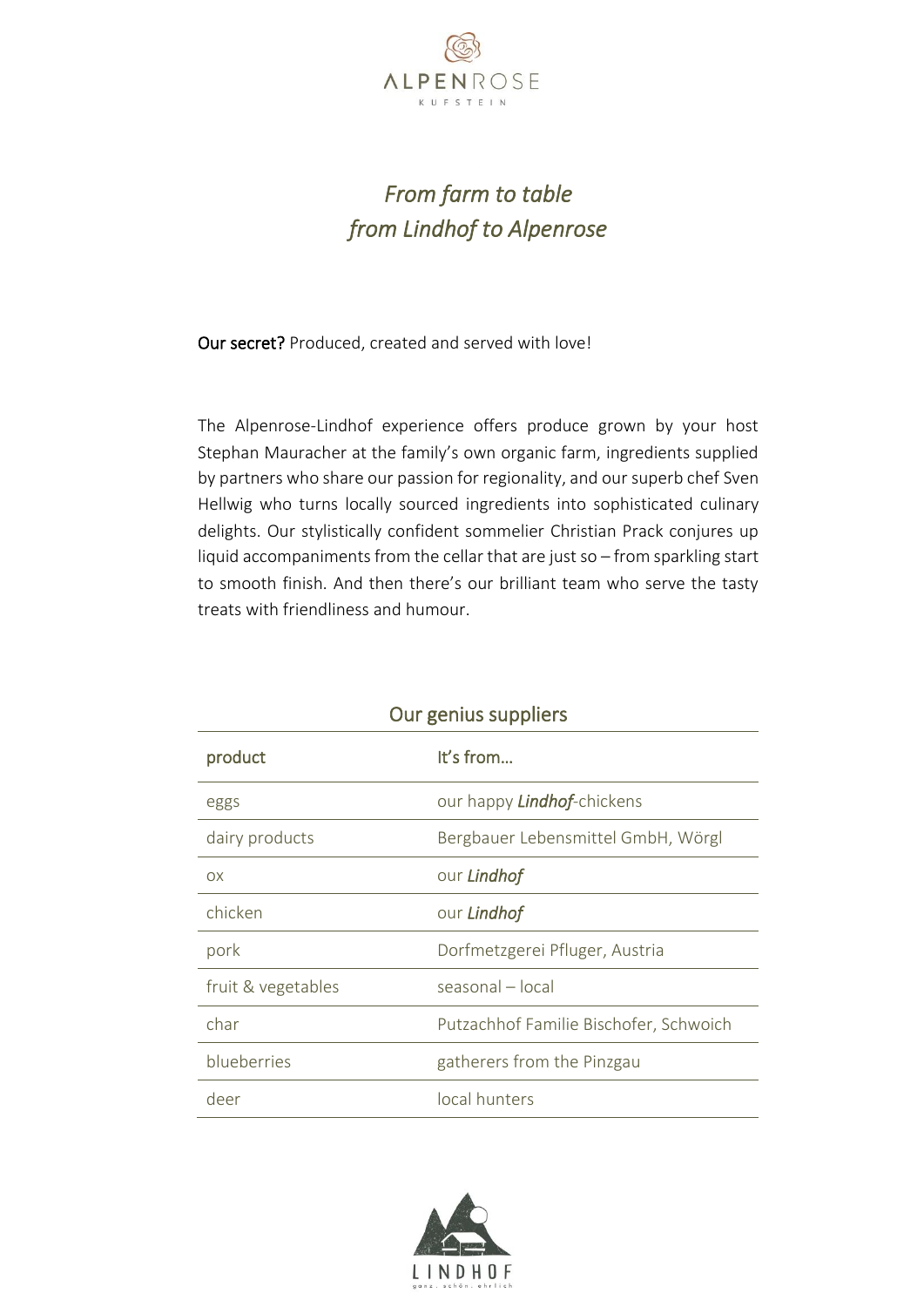

## *6 course menu*

Amuse Bouche Fines de claire "Szegediner"



Wild salmon "fruit infusion" Buttermilk | dill



*Lindhof*- Egg yolk Ravioli kohlrabi | truffle

 $\mathbb{C}$ 

turbot caviar | potato



Duet of lamb Zucchini flower | ratatouille | pistachio



Frenchtoast Sweet breads | sea buckthorn | boule de belp



*Lindhof-*hay Caramel | chocolate | Kalamansi

6 course menu | € 120.00 per person wine pairing € 57.00

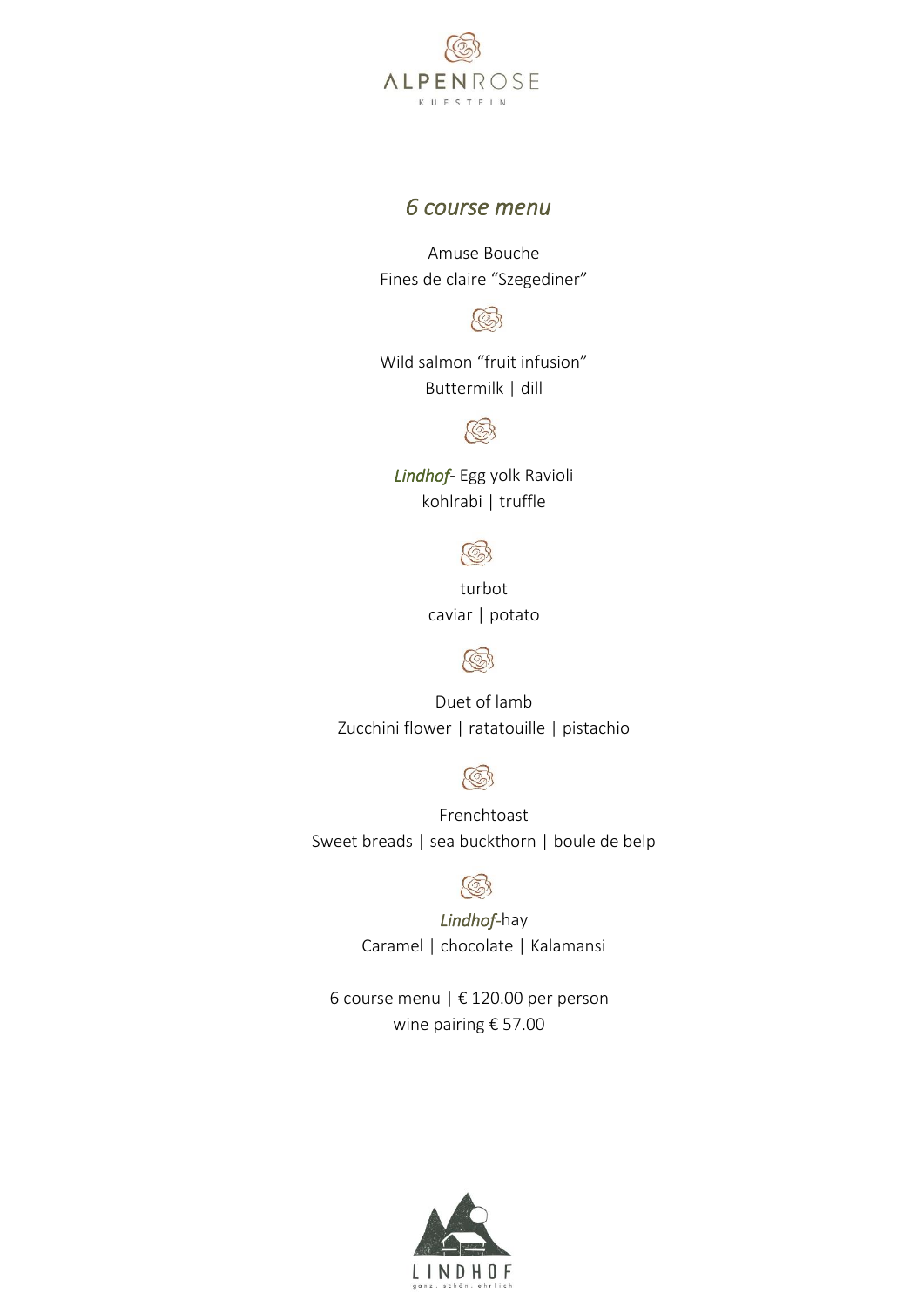

## Alpenrose Cuisine Classics

| 6 pieces Fines de Claire                                |       |
|---------------------------------------------------------|-------|
| Chester-bread   Melange Noir   lemon                    | 27.00 |
| Lindhof- Onsen egg                                      |       |
| Jerusalem artichoke   spinach   truffle   Lindhof-bacon | 17.00 |
| Hand cutted beef tatar of filet                         |       |
| Confit egg yolk   Lindhof-vegetables   sour cream       | 22.50 |
| <b>Bouillabaisse</b>                                    |       |
| Rouille-tomato   fennel   leek   crayfish               | 18.00 |
| Oxtail essenz                                           | 9.00  |
| Oxtail Ravioli   vegetables                             |       |
| Cream soup of parsley                                   |       |
| Sweetbreads   Wantan                                    |       |
|                                                         | 11.00 |